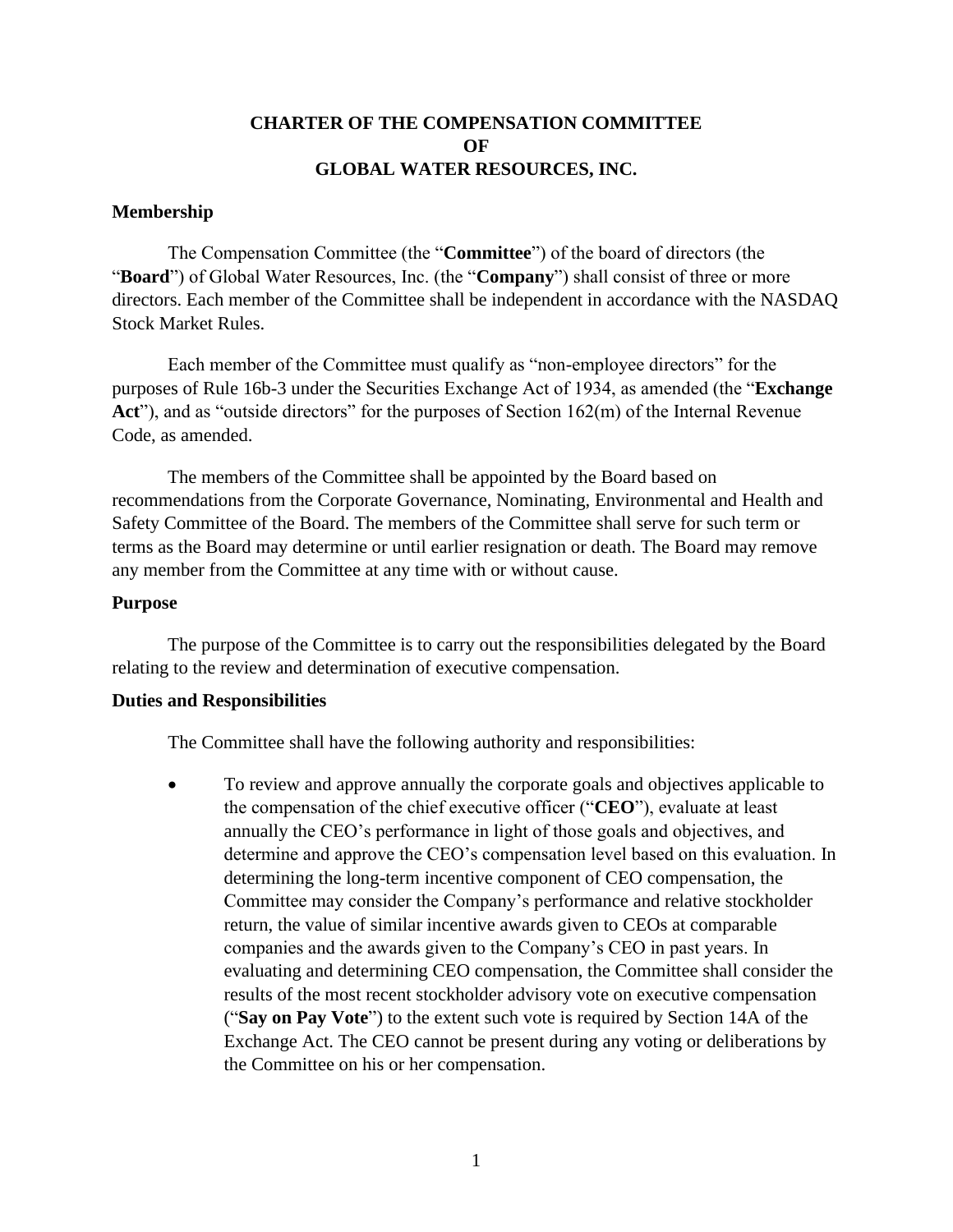- To make recommendations to the Board regarding the compensation of all other executive officers and key employees, including setting performance goals for such officers and reviewing their performance against these goals. In evaluating and making recommendations regarding executive compensation, the Committee shall consider the results of the most recent Say on Pay Vote to the extent such vote is required by Section 14A of the Exchange Act.
- To review, and make recommendations to the Board regarding, incentive compensation plans and equity-based plans, and where appropriate or required, recommend for approval by the stockholders of the Company, which includes the ability to adopt, amend and terminate such plans. The Committee shall also have the authority to administer the Company's incentive compensation plans and equity-based plans, including designation of the employees to whom the awards are to be granted, the amount of the award or equity to be granted and the terms and conditions applicable to each award or grant, subject to the provisions of each plan. In reviewing and making recommendations regarding incentive compensation plans and equity-based plans, including whether to adopt, amend or terminate any such plans, the Committee shall consider the results of the most recent Say on Pay Vote to the extent such vote is required by Section 14A of the Exchange Act.
- To review, and make recommendations to the Board regarding, the terms of offer letters, any employment agreements and any severance arrangements or plans, including any benefits to be provided in connection with a change in control, for the CEO and other executive officers, which includes the ability to adopt, amend and terminate such agreements, arrangements or plans.
- To review the Company's incentive compensation arrangements to determine whether they encourage excessive risk-taking, to review and discuss at least annually the relationship between risk management policies and practices and compensation, and to evaluate compensation policies and practices that could mitigate any such risk.
- To the extent the Say on Pay Vote is required by Section 14A of the Exchange Act, to review and recommend to the Board for approval the frequency with which the Company will conduct Say on Pay Votes, taking into account the results of the most recent stockholder advisory vote on frequency of Say on Pay Votes (if applicable), and review and approve the proposals regarding the Say on Pay Vote and the frequency of the Say on Pay Vote to be included in the Company's proxy statement.
- To review director compensation for service on the Board and Board committees at least once a year and to recommend any changes to the Board.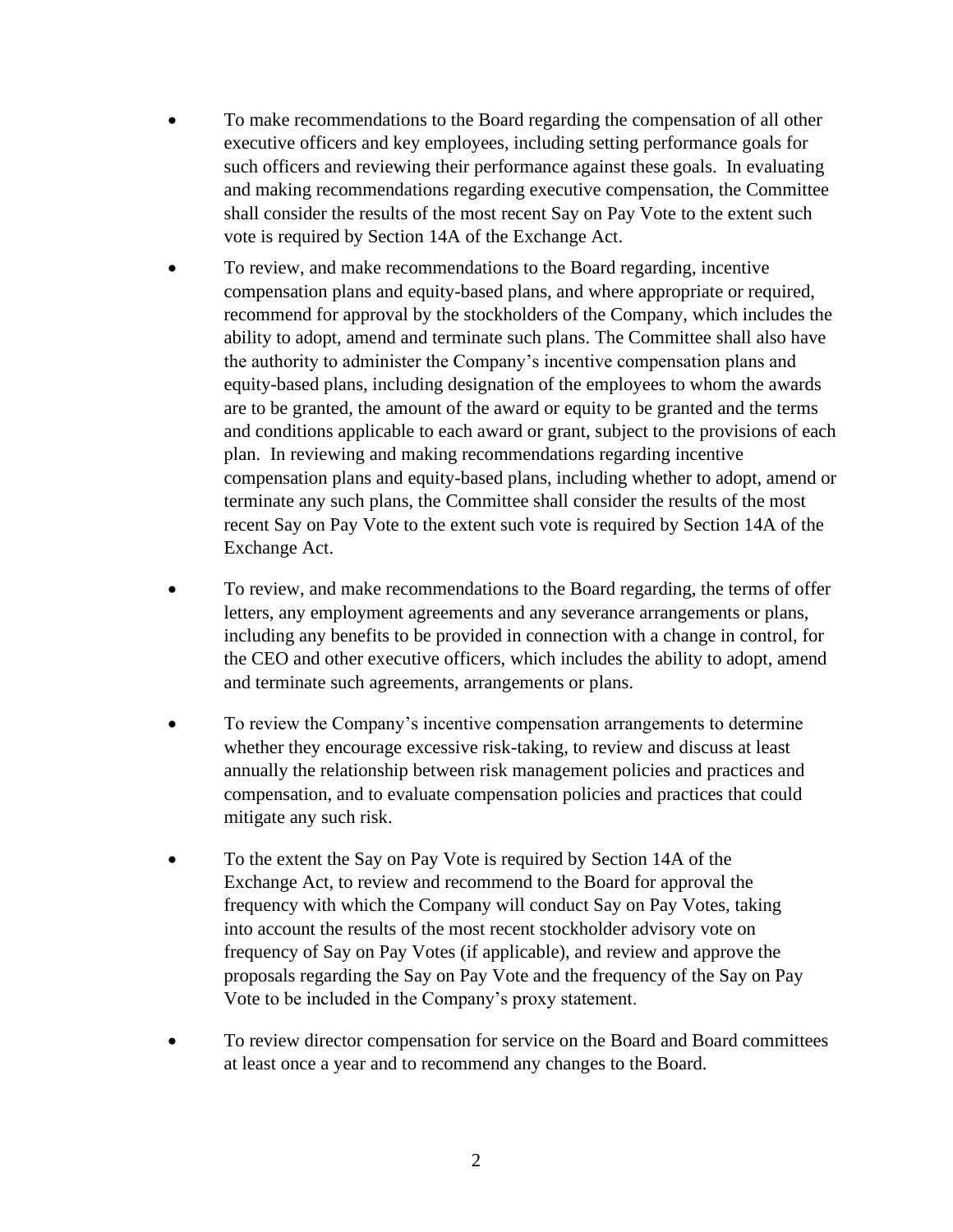### **Outside Advisors**

The Committee shall have the authority, in its sole discretion, to select, retain and obtain the advice of a compensation consultant as necessary to assist with the execution of its duties and responsibilities as set forth in this Charter. The Committee shall set the compensation, and oversee the work, of the compensation consultant. The Committee shall have the authority, in its sole discretion, to retain and obtain the advice and assistance of outside legal counsel and such other advisors as it deems necessary to fulfill its duties and responsibilities under this Charter. The Committee shall set the compensation, and oversee the work, of its outside legal counsel and other advisors. The Committee shall receive appropriate funding from the Company, as determined by the Committee in its capacity as a committee of the Board, for the payment of compensation to its compensation consultants, outside legal counsel and any other advisors. However, the Committee shall not be required to implement or act consistently with the advice or recommendations of its compensation consultant, legal counsel or other advisor to the compensation committee, and the authority granted in this Charter shall not affect the ability or obligation of the Committee to exercise its own judgment in fulfillment of its duties under this Charter.

In retaining or seeking advice from compensation consultants, outside counsel and other advisors (other than the Company's in-house counsel), the Committee must take into consideration the factors specified in the NASDAQ Stock Market Rules. The Committee may retain, or receive advice from, any compensation advisor they prefer, including ones that are not independent, after considering the specified factors. The Committee is not required to assess the independence of any compensation consultant or other advisor that acts in a role limited to consulting on any broad-based plan that does not discriminate in scope, terms or operation in favor of executive officers or directors and that is generally available to all salaried employees or providing information that is not customized for a particular company or that is customized based on parameters that are not developed by the consultant or advisor, and about which the consultant or advisor does not provide advice.

The Committee shall evaluate whether any compensation consultant retained or to be retained by it has any conflict of interest in accordance with Item 407(e)(3)(iv) of Regulation S-K.

#### **Structure and Operations**

The Board shall designate a member of the Committee as the chairperson. The Committee shall meet as often as it deems appropriate, but at least quarterly, at such times and places as it deems necessary to fulfill its responsibilities. The Committee shall report at least quarterly to the Board regarding its actions and make recommendations to the Board as appropriate. The Committee is governed by the same rules regarding meetings (including meetings in person or by telephone or other similar communications equipment), action without meetings, notice, waiver of notice, and quorum and voting requirements as are applicable to the Board.